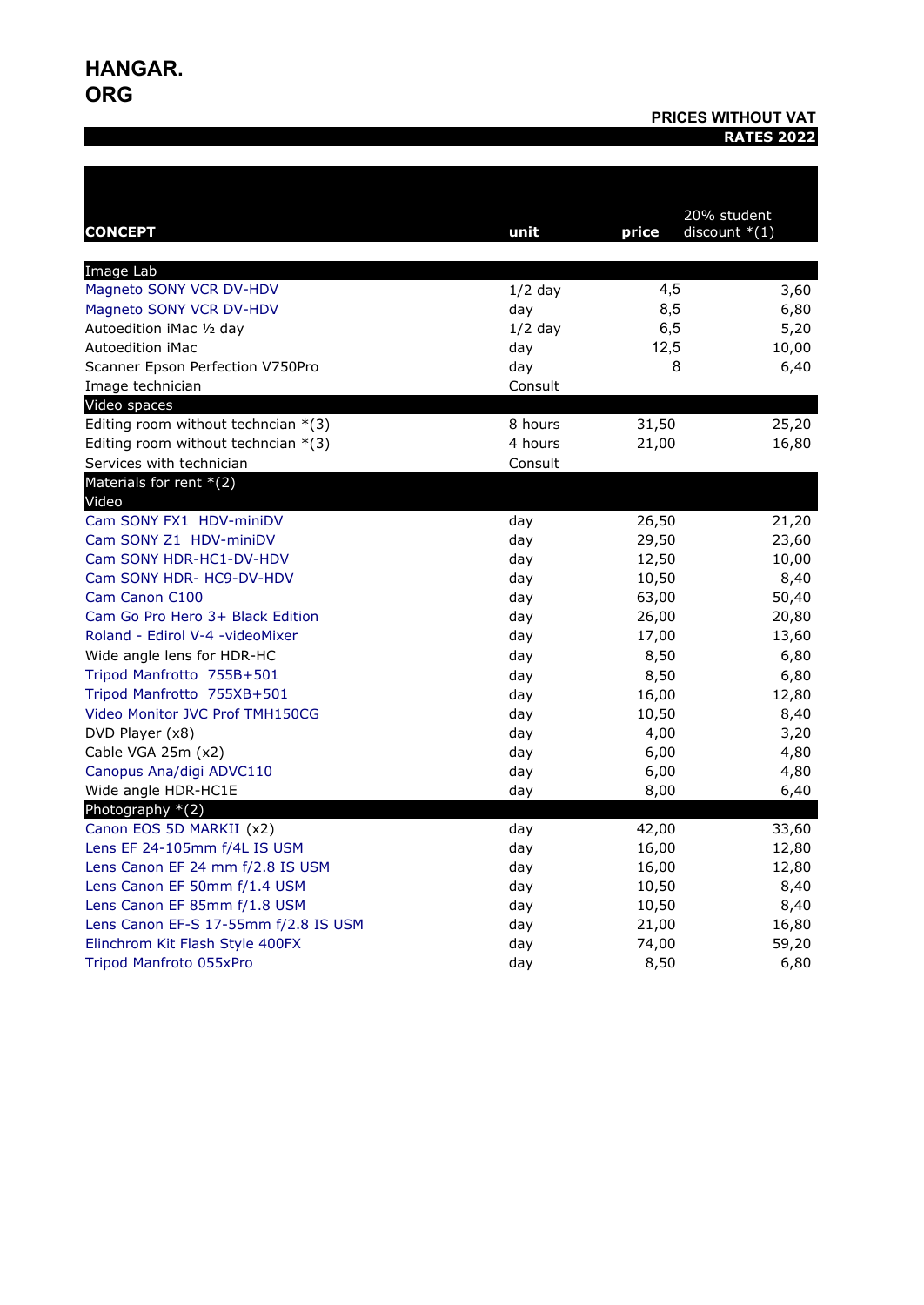| Audio $*(2)$                                                   |     |       |       |
|----------------------------------------------------------------|-----|-------|-------|
| Zoom H2 Digital Recorder                                       | day | 4,50  | 3,60  |
| Zoom H2N Digital Recorder                                      | day | 6,50  | 5,20  |
| Zoom H4N Digital Recorder                                      | day | 16,00 | 12,80 |
| Zoom H6 Digital Recorder                                       | day | 26,00 | 20,80 |
| Senheiser MKH416 P48 Shotgun Microphone (x2)                   | day | 10,50 | 8,40  |
| RODE Videomic Microphone                                       | day | 5,50  | 4,40  |
| Sennheiser EW100 G2 Mic wireless set - bodypack transmitterday |     | 22,00 | 17,60 |
| Sennheiser EW100 G2 Mic wireless set audio receiver EM100 day  |     | 22,00 | 17,60 |
| Shure Mx412 Table Mic (x2)                                     | day | 7,50  | 6,00  |
| Shure Mic Sm58 (x2)                                            | day | 6,50  | 5,20  |
| Sennheiser Wireless Mic XSW35                                  | day | 27,00 | 21,60 |
| DiI Behringer Ultra Di20 (x3)                                  | day | 3,50  | 2,80  |
| Sennheiser Headphones HD201(x3)                                | day | 2,00  | 1,60  |
|                                                                | day | 19,00 | 15,20 |
| Perch + mount + windshield + zeppelin Rycote                   | day | 23,00 | 18,40 |
| ESI NEAR 05 self-powered speakers (x8)                         | day | 10,50 | 8,40  |
| Mixer Mackie 1042vlz3 8 channels                               | day | 18,00 | 14,40 |
| Mixer Behringer Xenyx 1202FX                                   | day | 12,50 | 10,00 |
| Behringer B215D Monitors (Pair)                                | day | 26,00 | 20,80 |
| Mackie c300z Monitors (Pair)                                   | day | 32,00 | 25,60 |
| Mic Stand Adam Hall (x4)                                       | day | 2,00  | 1,60  |
| Mic Stand König Meyer (x2)                                     | day | 3,00  | 2,40  |
| Speaker Stand (2 pairs)                                        | day | 3,00  | 2,40  |
| Lighting $*(2)$                                                |     |       |       |
| Ceferino (x5)                                                  | day | 4,00  | 3,20  |
| Sandbag (x3)                                                   | day | 2,00  | 1,60  |
| Large sandbag                                                  | day | 2,50  | 2,00  |
| Kit 3 Quartz Bulbs Ianiro 3000w (x2)                           | day | 22,00 | 17,60 |
| Black Flag 31*46                                               | day | 2,50  | 2,00  |
| Black Flag 61*76                                               | day | 3,00  | 2,40  |
| Black Flag 61*91                                               | day | 3,50  | 2,80  |
| Black Flag 76*91                                               | day | 4,00  | 3,20  |
| Black Flag 122*122                                             | day | 5,00  | 4,00  |
| Silver/gold Reflector 50*38                                    | day | 2,00  | 1,60  |
| Silver/gold Reflector 95*70                                    | day | 3,00  | 2,40  |
| Silver/gold Reflector 120*90                                   | day | 4,00  | 3,20  |
| Silver/gold Reflector 180*120                                  | day | 5,00  | 4,00  |
| Sin fin portable                                               | day | 12,00 | 9,60  |
| Dimer 1000W 1 channel                                          | day | 3,00  | 2,40  |
| Kit luces LED Bicolor                                          | day | 26,00 | 20,80 |
| Others $*(2)$                                                  |     |       |       |
| Power Extensions                                               | day | 2,00  | 1,60  |
| Wires-unit                                                     | day | 1,00  | 0,80  |